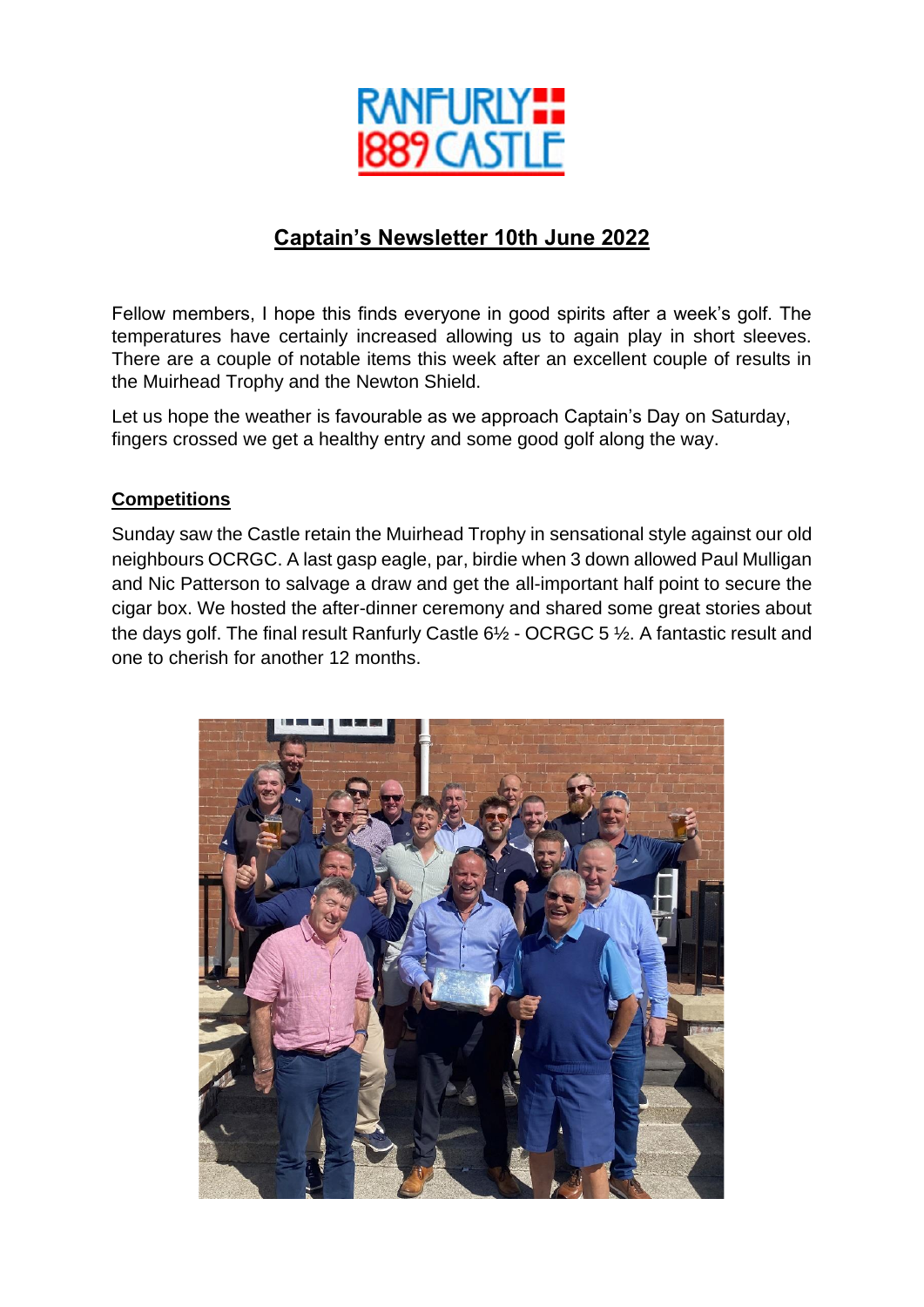

Team Manager Alan Gordon and myself with the all-important Muirhead Trophy.

The June Medal had 100 entries and the winner was David Gourlay on -2 with an outstanding round of golf. The final result was as follows:

- 1. David Gourlay -2 (BIH)
- 2. Harry Reith -2
- 3. Brian Macalister -1 (BIH)
- 4. Alan Hughes -1 (BIH)

The Ladies Saturday Medal Qualifier saw some good golf and tight scoring. Silver Winner - Anne Judge 74 Bronze Winner - Pauline MacEwen 73

Club Championship Qualifying is now complete. M&H will process the scoring to ensure all named qualifiers are correct. At the moment there are a couple of anomalies with the scoring and they will be double checked in due course.

Next up is Saturday 11<sup>th</sup> June and Captain's Day. This will be a fun Stableford format and was historically a Club Championship Qualifier, but this has been moved to create what is hopefully a fun day.

There will be prizes for 3 x Gents' categories and a Lady's category also. Nearest the pin at 7 and 14 will also see a couple of pro-shop vouchers donated by Vice Captain Ewen Templeton. At present there are 102 entries.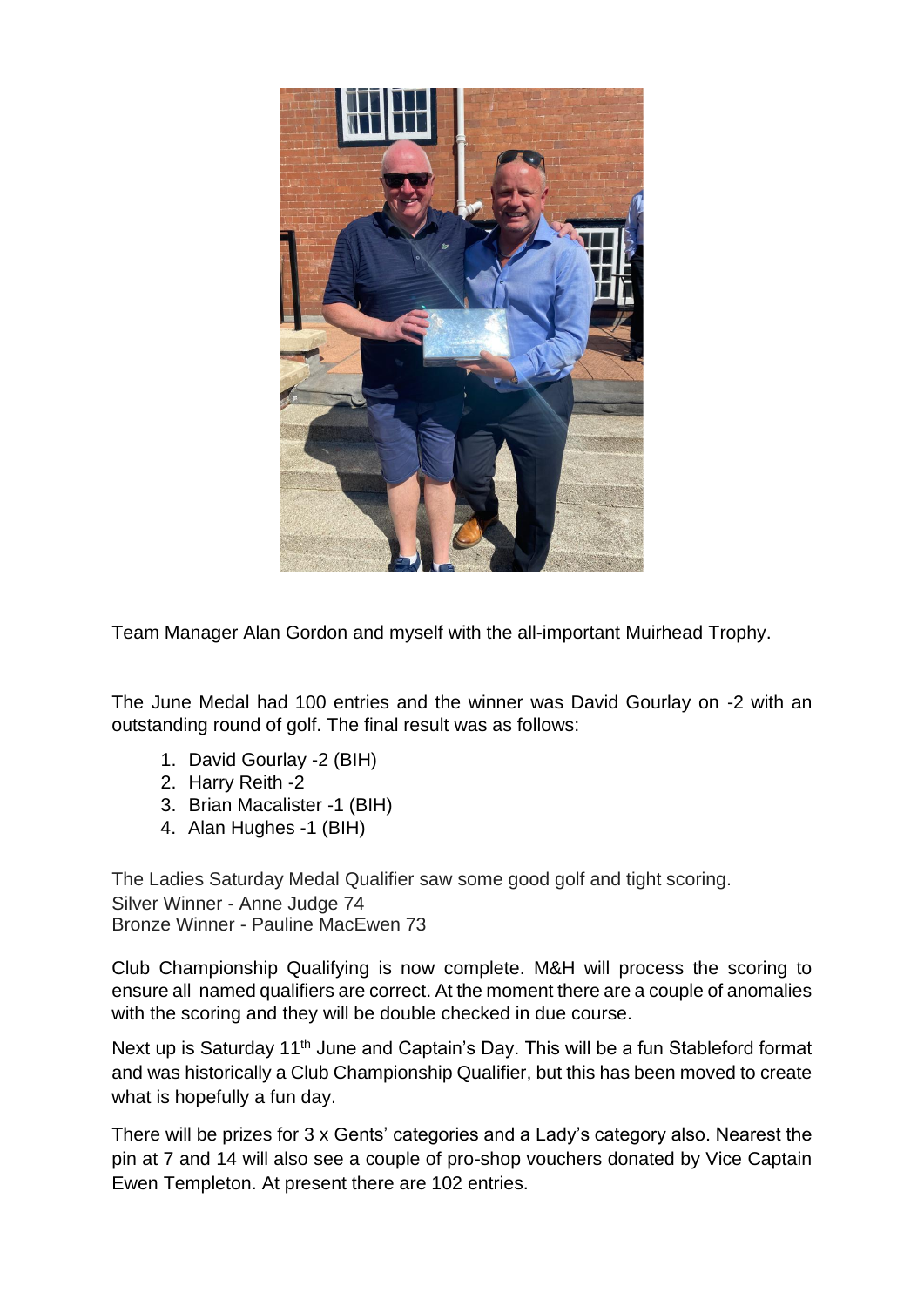## **Catering and Hospitality**

Leanna and her team are slowly getting into place and the appointment of a new Chef on Monday is excellent news. All going well, Leanna can get a free run at the summer schedule. Captain's Night still has some availability for those wishing to attend. Those who have not yet made their choices of food can I ask they pre-order as soon as possible.

Watch this space for specials as the new chef settles into position.

Please see the notice board adjacent to the lounges for relevant information.

[Fish Friday –](https://www.ranfurlycastlegolfclub.co.uk/uploads/document/fish-friday-170622.pdf)  $17<sup>th</sup>$  June [Curry Night -](https://www.ranfurlycastlegolfclub.co.uk/uploads/document/curry-night-240622.pdf) Friday  $24<sup>th</sup>$  June

### **Course/Greens**

The greens have been nothing short of sensational in the last week or so. The rough has started to show its teeth after the rainfall and the warmer temperatures.

Having successfully interviewed for a new apprentice greenkeeper, we are pleased to welcome Matthew McAulay who will be starting work on the 20th June. This will help bolster Craig's team as we strive to make further improvements to the standard of our golf course.

We are continuing our search for another greenkeeper to enable us to have a full complement of green staff for the rest of the season.

Remember there are divot bags at the starters hut for anyone wishing to take one out to aid the course recovery. Remember and hang the bag up after your round.

### **Social Events**

Captain's Night on the 11th of June should set the bar for our social calendar as we move through the season. Golf is the priority at present, and we shall see how the social scene starts to evolve as we move into July and August.

Can I also note for your calendar the Annual gents Prizegiving will be on Friday 28<sup>th</sup> of October with Past Captain Geoff Urie the after-dinner speaker for the night. Geoff is very accomplished in after dinner speaking, and this will be a welcome return for him after a long association with our club.

### **Newton Shield Team**

The Newton Shield Team got back to winning ways with a convincing win over a very strong Elderslie side who are aiming to qualify for the knockout stage. The Castle ran out winners 61/2-11/2. Another fine performance as we are starting to hit some form at long last and it was nice to welcome Alan Hughes back into the fold after a long absence from the team.